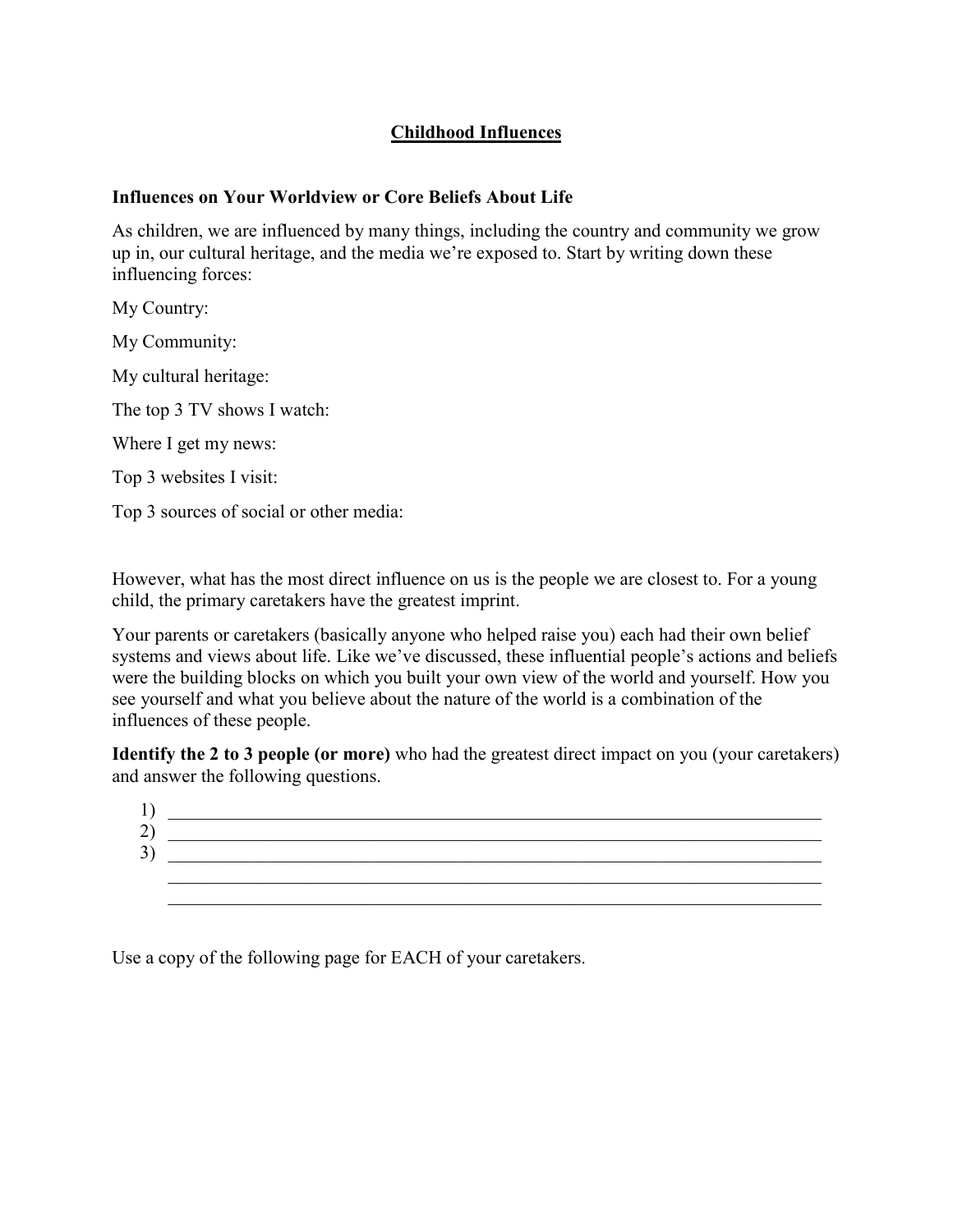## **Caretaker Name: \_\_\_\_\_\_\_\_\_\_\_\_\_\_\_\_\_\_\_\_\_\_\_\_\_\_\_\_\_\_\_\_\_\_\_\_\_\_\_\_\_**

| Positive Qualities/Traits | Negative Qualities/Traits |
|---------------------------|---------------------------|
|                           |                           |
|                           |                           |
|                           |                           |
|                           |                           |
|                           |                           |
|                           |                           |
|                           |                           |
|                           |                           |
|                           |                           |
|                           |                           |
|                           |                           |

- **Circle** the qualities from each that you can see within yourself.
	- o Which caretakers influenced your current personality, beliefs, and lifestyle the most?
	- o Did you know you wanted to be like this person or did it happen by default?

**What are this caretaker's core beliefs about life?** This could be things they tended to say about work, people, politics, religion, etc.. What was their view of the world?

- For each, circle any beliefs that you have taken on as your own.
- Put a line through any beliefs or views that you have not adopted or that you reject.

**Next, for each, ask yourself what you would say his or her life "purpose" or mission is.** What were they passionate about? What did they seem to be trying to accomplish in the world?

\_\_\_\_\_\_\_\_\_\_\_\_\_\_\_\_\_\_\_\_\_\_\_\_\_\_\_\_\_\_\_\_\_\_\_\_\_\_\_\_\_\_\_\_\_\_\_\_\_\_\_\_\_\_\_\_\_\_\_\_\_\_\_\_\_\_\_\_\_\_\_\_\_\_\_\_\_\_  $\_$  , and the set of the set of the set of the set of the set of the set of the set of the set of the set of the set of the set of the set of the set of the set of the set of the set of the set of the set of the set of th